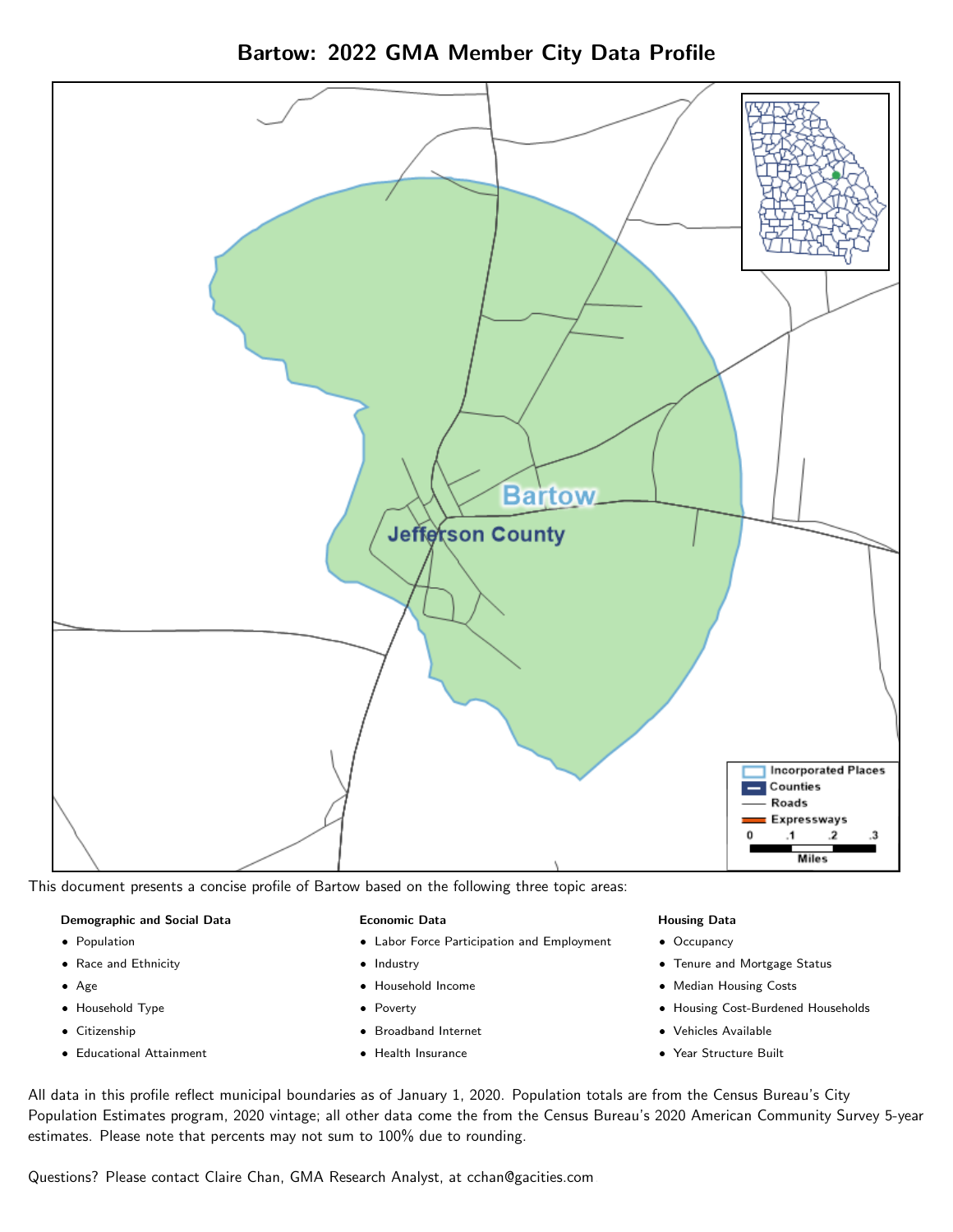#### Bartow: Demographic and Social





16% 14% 12% 10% 8% 6% 4% 2% 0% 2% 4% 6% 8% 10% 12% 14% 16%

Source: American Community Survey, 2020 5-year estimates, table B01001 Source: American Community Survey, 2020 5-year estimates, table B11001

# Native Born 100%





Source: U.S. Census Bureau, City Population Estimates, 2020 vintage Source: American Community Survey, 2020 5-year estimates, table B03002

#### Household Type



#### Educational Attainment



Source: American Community Survey, 2020 5-year estimates, table B05002 Source: American Community Survey, 2020 5-year estimates, table B15002



#### **Citizenship**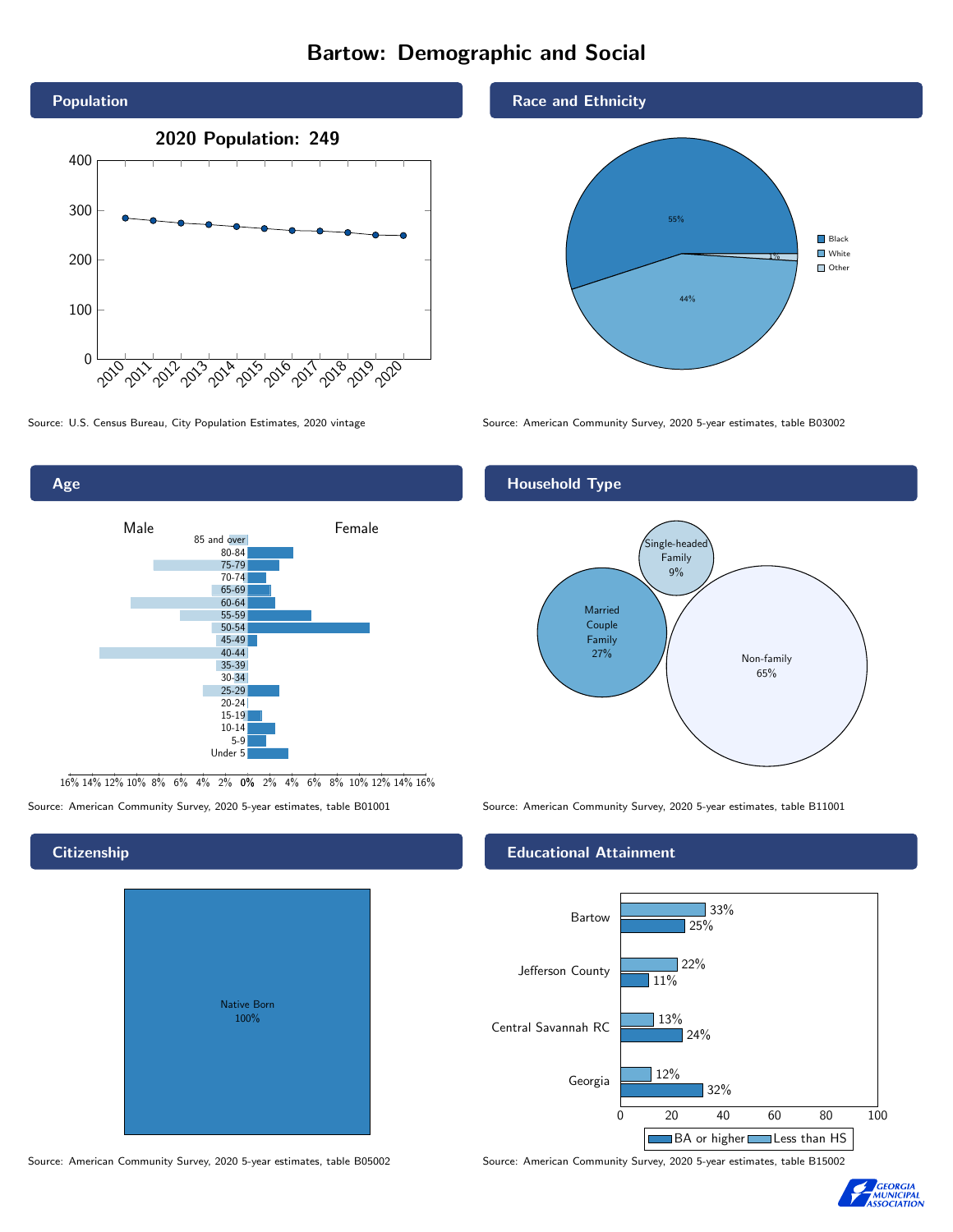#### Bartow: Economic



Source: American Community Survey, 2020 5-year estimates, table B23001 Note: Unemployment rate is based upon the civilian labor force.



Source: American Community Survey, 2020 5-year estimates, tables B19013 and B19025 Source: American Community Survey, 2020 5-year estimates, table B17010

Broadband Internet No 45% Yes 55%

Source: American Community Survey, 2020 5-year estimates, table B28002 Source: American Community Survey, 2020 5-year estimates, table B18135

Industry

| Agriculture, forestry, fishing and hunting, and mining      | $1\%$ |
|-------------------------------------------------------------|-------|
| Construction                                                | $0\%$ |
| Manufacturing                                               | 27%   |
| <b>Wholesale Trade</b>                                      | 14%   |
| Retail Trade                                                | $4\%$ |
| Transportation and warehousing, and utilities               | 2%    |
| Information                                                 | $0\%$ |
| Finance and insurance, real estate, rental, leasing         | 6%    |
| Professional, scientific, mgt, administrative, waste mgt    | 20%   |
| Educational services, and health care and social assistance | 13%   |
| Arts, entertainment, recreation, accommodation, food        | $0\%$ |
| service                                                     |       |
| Other services, except public administration                | $0\%$ |
| Public administration                                       | 12%   |

Source: American Community Survey, 2020 5-year estimates, table C24030





#### Health Insurance